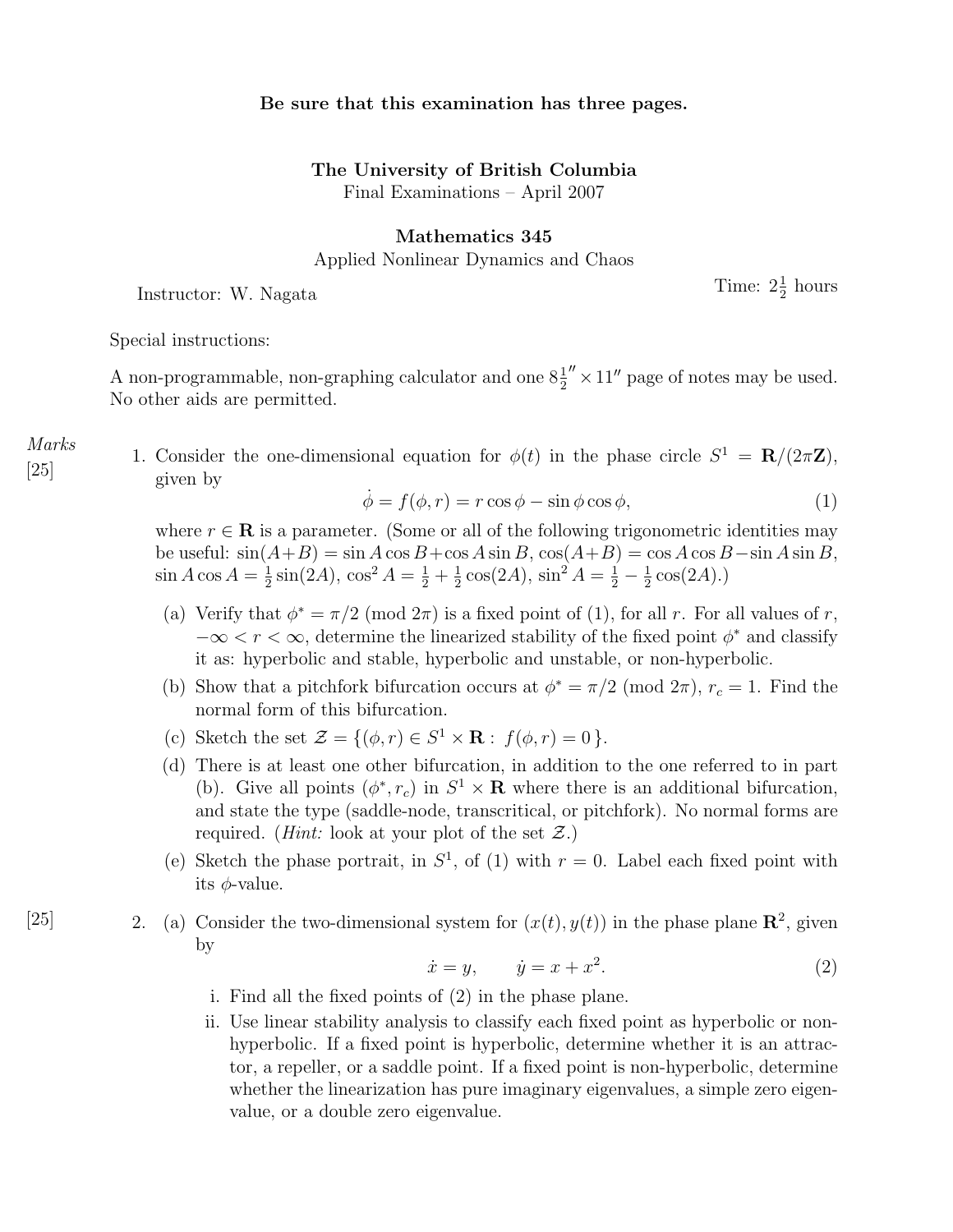- iii. Find a conserved quantity. You may **either** write down a conserved quantity and then verify that it is indeed conserved, or write down the conditions a conserved quantity for this system must satisfy and then construct a function that satisfies these conditions.
- iv. Sketch the phase portrait of (2). Indicate the (global) stable manifold and the  $(global)$  unstable manifold of any saddle point. Indicate homoclinic orbit(s), if any exist.
- (b) Consider the two-dimensional system for  $(x(t), y(t))$  in the phase plane  $\mathbb{R}^2$ , given by

$$
\dot{x} = y, \qquad \dot{y} = x + x^2 - \delta y,\tag{3}
$$

where  $\delta$  is a parameter,  $\delta > 0$ . Note that the fixed points of (3) are the same as those of (2).

- i. Find a Liapunov function  $V(x, y)$  so that V decreases along all trajectories of (3) except fixed points. Justify your choice of V (*i.e.* calculate  $V =$  $\frac{d}{dt}V(x(t), y(t))$  along trajectories and explain carefully why V indeed decreases along all trajectories except fixed points).
- ii. Sketch the phase portrait of (3), for small (positive)  $\delta$ . Indicate the (global) stable manifold and the (global) unstable manifold of any saddle point. Also indicate the (global) basin of attraction of any stable fixed point.
- [25] 3. Consider the two-dimensional system for  $(x(t), y(t))$  in the phase plane  $\mathbb{R}^2$ , given by

$$
\dot{x} = -\alpha x - 5y + x^2 - x^3 - xy^2, \qquad \dot{y} = 5x - \alpha y + xy - x^2y - y^3,\tag{4}
$$

where  $\alpha$  is a parameter,  $-1 < \alpha < 1$ .

- (a) Given that the origin  $(x^*, y^*) = (0, 0)$  is the unique fixed point of (4) for all  $\alpha$ , use linear stability analysis to classify the fixed point, for each  $\alpha$ , as hyperbolic or nonhyperbolic. If the fixed point is hyperbolic, determine whether it is an attractor, a repeller, or a saddle point. If the fixed point is non-hyperbolic, determine whether the linearization has pure imaginary eigenvalues, a simple zero eigenvalue, or a double zero eigenvalue.
- (b) Show that in polar co-ordinates  $x = r \cos \theta$ ,  $y = r \sin \theta$   $(r^2 = x^2 + y^2$ ,  $\tan \theta = y/x$ , where  $r \geq 0$ ,  $\theta \in S^1$ , the system (4) transforms to

$$
\dot{r} = -\alpha r + r^2 \cos \theta - r^3, \qquad \dot{\theta} = 5.
$$

(c) Let  $V(x, y) = x^2 + y^2$ , and calculate  $\dot{V} = \frac{d}{dt}V(x(t), y(t))$  along trajectories. Determine an explicit numerical value of  $b > 0$  so that the closed and bounded disk

$$
D = \{ (x, y) \in \mathbf{R}^2 : V(x, y) \le b \}
$$

is trapping for all  $\alpha$  with  $-1 < \alpha < 1$ .

(d) Find a critical value  $\alpha_c$ ,  $-1 < \alpha_c < 1$ , for which there is a Hopf bifurcation for (4). State whether a closed orbit exists for  $\alpha < \alpha_c$  or for  $\alpha > \alpha_c$ , and give justification. You may use the result of part (c) without having answered it.